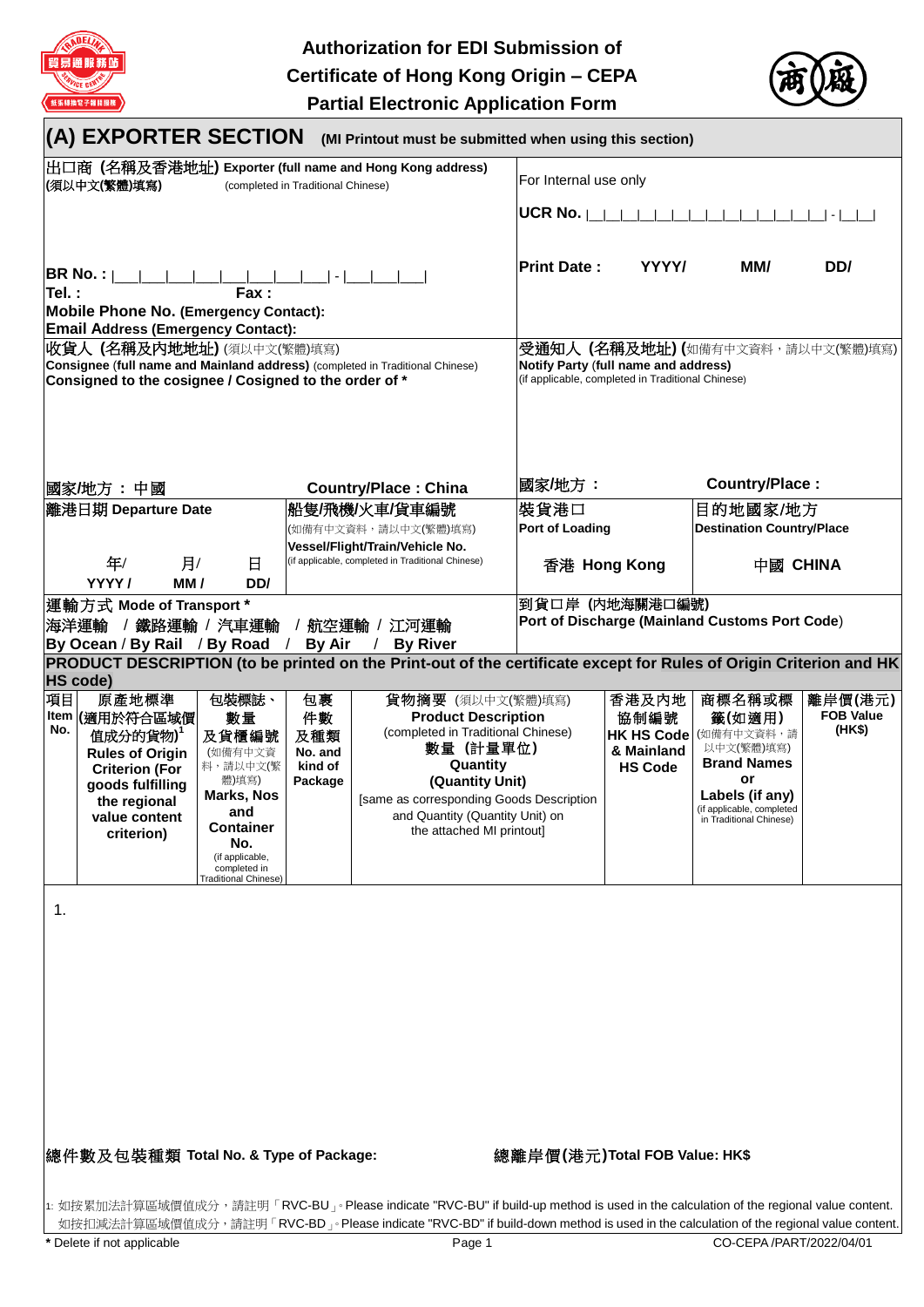| <b>GACO Membership No.</b> (if applicable)                                                                                                                                                                                                                                                                                                                                                                                                                                                                                                                                                                                                                                                                                                                                                                                                                                                                                                                                                                                                                                                                                                                                                                                                        | <b>Issuing Organisation:</b>                                                                                                         |                                                             |                                                                              |  |  |
|---------------------------------------------------------------------------------------------------------------------------------------------------------------------------------------------------------------------------------------------------------------------------------------------------------------------------------------------------------------------------------------------------------------------------------------------------------------------------------------------------------------------------------------------------------------------------------------------------------------------------------------------------------------------------------------------------------------------------------------------------------------------------------------------------------------------------------------------------------------------------------------------------------------------------------------------------------------------------------------------------------------------------------------------------------------------------------------------------------------------------------------------------------------------------------------------------------------------------------------------------|--------------------------------------------------------------------------------------------------------------------------------------|-------------------------------------------------------------|------------------------------------------------------------------------------|--|--|
| Supporting documents must be provided if expeditious processing application is required.<br>Supporting Document Codes: (please specify if the code for 'Others' is chosen)                                                                                                                                                                                                                                                                                                                                                                                                                                                                                                                                                                                                                                                                                                                                                                                                                                                                                                                                                                                                                                                                        |                                                                                                                                      |                                                             |                                                                              |  |  |
| Reason Code for Expeditious Processing Request: (please specify if the code for 'Others' is chosen)                                                                                                                                                                                                                                                                                                                                                                                                                                                                                                                                                                                                                                                                                                                                                                                                                                                                                                                                                                                                                                                                                                                                               |                                                                                                                                      |                                                             |                                                                              |  |  |
| <b>Exporter's Special Request Code:</b>                                                                                                                                                                                                                                                                                                                                                                                                                                                                                                                                                                                                                                                                                                                                                                                                                                                                                                                                                                                                                                                                                                                                                                                                           |                                                                                                                                      |                                                             |                                                                              |  |  |
| <b>Exporter's Special Declaration / Statement, if any:</b><br>(For providing supplementary text required where necessary, when other declaration codes are used)                                                                                                                                                                                                                                                                                                                                                                                                                                                                                                                                                                                                                                                                                                                                                                                                                                                                                                                                                                                                                                                                                  |                                                                                                                                      |                                                             |                                                                              |  |  |
| <b>Exporter's Declaration</b>                                                                                                                                                                                                                                                                                                                                                                                                                                                                                                                                                                                                                                                                                                                                                                                                                                                                                                                                                                                                                                                                                                                                                                                                                     |                                                                                                                                      |                                                             |                                                                              |  |  |
| Standard Declaration: T04, CEP                                                                                                                                                                                                                                                                                                                                                                                                                                                                                                                                                                                                                                                                                                                                                                                                                                                                                                                                                                                                                                                                                                                                                                                                                    |                                                                                                                                      |                                                             |                                                                              |  |  |
| (Name of Signatory)                                                                                                                                                                                                                                                                                                                                                                                                                                                                                                                                                                                                                                                                                                                                                                                                                                                                                                                                                                                                                                                                                                                                                                                                                               |                                                                                                                                      |                                                             | , HKID/Passport No. _______________, acting and signing for and on behalf of |  |  |
|                                                                                                                                                                                                                                                                                                                                                                                                                                                                                                                                                                                                                                                                                                                                                                                                                                                                                                                                                                                                                                                                                                                                                                                                                                                   | (Name of the Exporter)                                                                                                               |                                                             | _, make the following declarations and authorization:                        |  |  |
| application are as above and in the attached electronic Certificate of Origin message printout which is duly endorsed by the signatory on each page with<br>the Unique Certificate of Origin Reference (UCR) Number and Message Sequence Number (MSN) quoted above on the form.<br>I declare that I have read and understood the standard declarations and special codes on page 5 of this form and the codes representing my declaration<br>are as above.<br>I hereby authorize The Chinese Manufacturers' Association of Hong Kong to send messages to the Government on the basis of the information declared on<br>this form and to receive messages from the Government on behalf of the Exporter.<br>I have also read, understood and consent to the Privacy Policy as referred to in the service centre form for Tradelink Services.<br>Date<br>Warning: The maximum penalty for making a false declaration in an application for the issue of a Certificate of Origin or for<br>substitution of goods in respect of a Certificate of Origin is \$500,000 and two years' imprisonment.<br>(B). MANUFACTURER & SUBCONTRACTOR [IF INVOLVED] SECTION<br>(RMD printout must be submitted when using this section)<br><b>Manufacturer Name:</b> | Signature                                                                                                                            | Address of Goods Available for Inspection:                  | <b>Business Chop</b>                                                         |  |  |
| Address Code:  <br>BR No.:                                                                                                                                                                                                                                                                                                                                                                                                                                                                                                                                                                                                                                                                                                                                                                                                                                                                                                                                                                                                                                                                                                                                                                                                                        |                                                                                                                                      |                                                             |                                                                              |  |  |
| FR No. :                                                                                                                                                                                                                                                                                                                                                                                                                                                                                                                                                                                                                                                                                                                                                                                                                                                                                                                                                                                                                                                                                                                                                                                                                                          | UCR No.                                                                                                                              |                                                             |                                                                              |  |  |
| Tel:<br>Fax:                                                                                                                                                                                                                                                                                                                                                                                                                                                                                                                                                                                                                                                                                                                                                                                                                                                                                                                                                                                                                                                                                                                                                                                                                                      |                                                                                                                                      | YYYY/<br>MM/<br><b>DD</b><br>Print Date:                    |                                                                              |  |  |
| <b>Manufacturer Role</b><br>Manufacturer cum knitter / Manufacturer *                                                                                                                                                                                                                                                                                                                                                                                                                                                                                                                                                                                                                                                                                                                                                                                                                                                                                                                                                                                                                                                                                                                                                                             | <b>Hong Kong</b>                                                                                                                     | Principal Process(es) Done by Manufacturer and Outworker in |                                                                              |  |  |
| 原產地標準<br>項目<br>(適用於符合區域價值成分的貨物)<br>Line<br>Item<br><b>Rules of Origin Criterion</b><br>No.<br>(For goods fulfilling the regional (must be the same as that made by<br>value content criterion)<br>1.                                                                                                                                                                                                                                                                                                                                                                                                                                                                                                                                                                                                                                                                                                                                                                                                                                                                                                                                                                                                                                              | 貨物摘要 (須以中文(繁體)填寫)<br><b>Goods Description</b><br>(completed in Traditional Chinese)<br>the Exporter in the RMD Printout<br>attached) | <b>Materials &amp; Components</b><br>of HK Origin           | <b>Materials &amp; Components</b><br>of Other Origin                         |  |  |
| 1: 如按累加法計算區域價值成分,請註明「RVC-BU」。Please indicate "RVC-BU" if build-up method is used in the calculation of the regional value content.<br>如按扣減法計算區域價值成分,請註明「RVC-BD」。Please indicate "RVC-BD" if build-down method is used in the calculation of the regional value content.<br>Delete if not applicable                                                                                                                                                                                                                                                                                                                                                                                                                                                                                                                                                                                                                                                                                                                                                                                                                                                                                                                                               | Page 2                                                                                                                               |                                                             | CO-CEPA /PART/2022/04/01                                                     |  |  |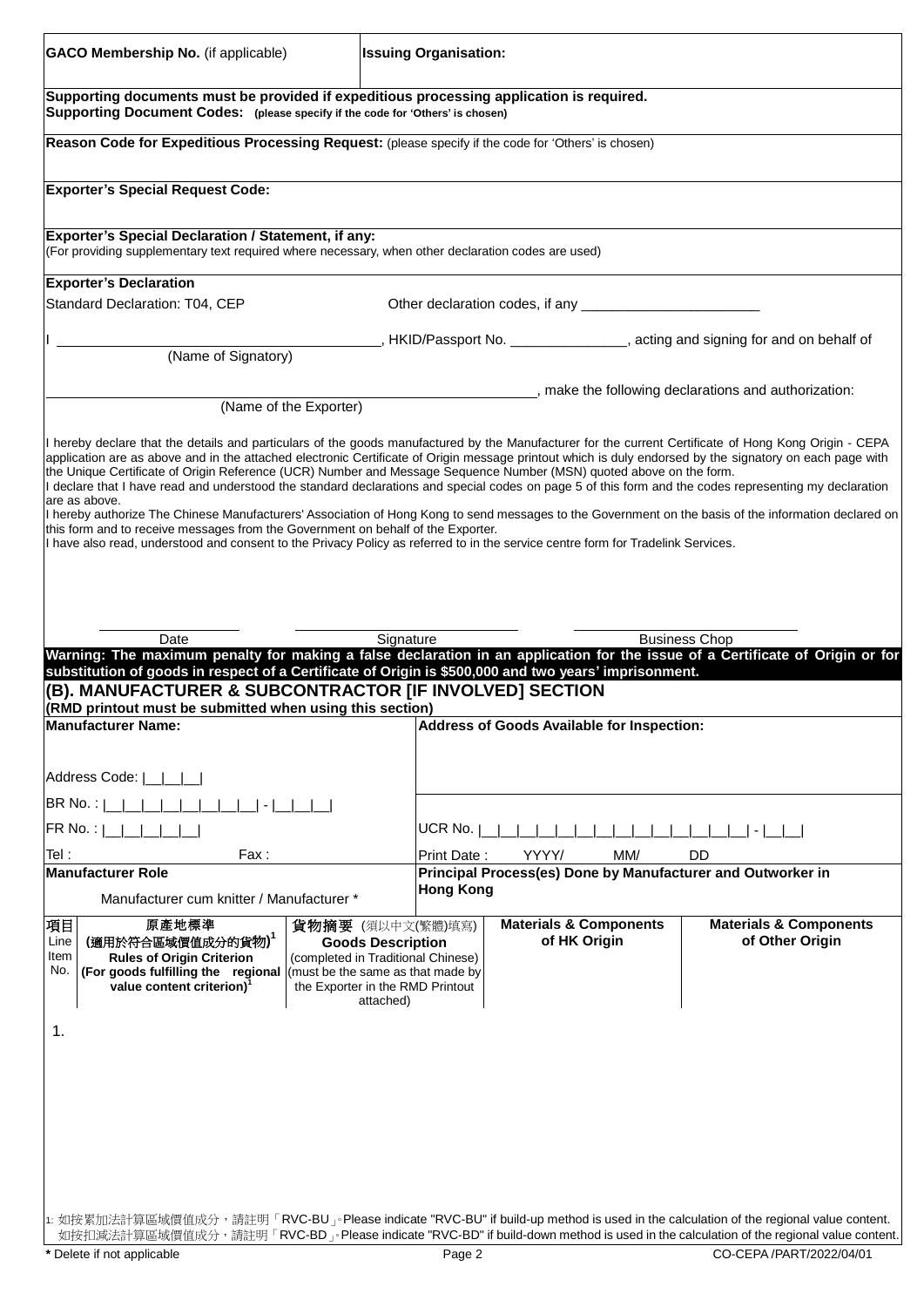|                | See note on Page 5.                         |                                                                                          | ₩                                                                                                                                                                                                                                                                                  |                                                          |                                 |
|----------------|---------------------------------------------|------------------------------------------------------------------------------------------|------------------------------------------------------------------------------------------------------------------------------------------------------------------------------------------------------------------------------------------------------------------------------------|----------------------------------------------------------|---------------------------------|
| Line<br>Item   | Line Item Quantity &<br>Unit as Declared by | <b>Responsible Quantity</b><br>as Declared by                                            | <b>Manufacturer</b><br>Responsible                                                                                                                                                                                                                                                 | <b>Subcontractor</b><br>Responsible                      | <b>Outworker</b><br>Responsible |
| No             | <b>Exporter</b>                             | Exporter (a)                                                                             | Quantity (b)                                                                                                                                                                                                                                                                       | Quantity (c)                                             | Quantity (d)                    |
| 1.             |                                             |                                                                                          |                                                                                                                                                                                                                                                                                    |                                                          |                                 |
|                |                                             |                                                                                          |                                                                                                                                                                                                                                                                                    |                                                          |                                 |
|                |                                             |                                                                                          |                                                                                                                                                                                                                                                                                    |                                                          |                                 |
|                |                                             |                                                                                          |                                                                                                                                                                                                                                                                                    |                                                          |                                 |
|                |                                             |                                                                                          |                                                                                                                                                                                                                                                                                    |                                                          |                                 |
|                |                                             |                                                                                          |                                                                                                                                                                                                                                                                                    |                                                          |                                 |
|                |                                             |                                                                                          |                                                                                                                                                                                                                                                                                    |                                                          |                                 |
|                |                                             |                                                                                          |                                                                                                                                                                                                                                                                                    |                                                          |                                 |
|                | <b>Subcontractor Name:</b>                  |                                                                                          |                                                                                                                                                                                                                                                                                    | Principal Process(es) Done by Subcontractor in Hong Kong |                                 |
|                | Address Code:                               | LSA No. ___________                                                                      |                                                                                                                                                                                                                                                                                    |                                                          |                                 |
| BR No. :       |                                             |                                                                                          |                                                                                                                                                                                                                                                                                    |                                                          |                                 |
|                |                                             |                                                                                          |                                                                                                                                                                                                                                                                                    |                                                          |                                 |
| <b>FR No.:</b> |                                             |                                                                                          |                                                                                                                                                                                                                                                                                    |                                                          |                                 |
| Tel.:          |                                             | Fax.:                                                                                    |                                                                                                                                                                                                                                                                                    |                                                          |                                 |
|                | <b>Subcontractor's Declaration</b>          |                                                                                          |                                                                                                                                                                                                                                                                                    |                                                          |                                 |
|                | Standard Declaration: T03, CEP              |                                                                                          |                                                                                                                                                                                                                                                                                    |                                                          |                                 |
|                |                                             |                                                                                          |                                                                                                                                                                                                                                                                                    |                                                          |                                 |
|                | (Name of Signatory)                         |                                                                                          | HKID/Passport No. ________________, acting and signing for and on behalf of                                                                                                                                                                                                        |                                                          |                                 |
|                |                                             |                                                                                          |                                                                                                                                                                                                                                                                                    |                                                          |                                 |
|                |                                             |                                                                                          |                                                                                                                                                                                                                                                                                    | _, make the following declarations and authorization:    |                                 |
|                |                                             | (Name of the Subcontractor)                                                              |                                                                                                                                                                                                                                                                                    |                                                          |                                 |
|                |                                             |                                                                                          | I declare that I have read and understood the standard declarations and special codes on page 5 of this form and the codes representing my declaration                                                                                                                             |                                                          |                                 |
| are as above.  |                                             |                                                                                          | I hereby authorize The Chinese Manufacturers' Association of Hong Kong to transform and send messages to the Government on the basis of the                                                                                                                                        |                                                          |                                 |
|                |                                             | the Privacy Policy as referred to in the service centre form for Tradelink Services.     | information declared on this form and to receive messages from the Government on behalf of the Subcontractor. I have also read, understood and consent to                                                                                                                          |                                                          |                                 |
|                |                                             |                                                                                          |                                                                                                                                                                                                                                                                                    |                                                          |                                 |
|                |                                             |                                                                                          |                                                                                                                                                                                                                                                                                    |                                                          |                                 |
|                |                                             |                                                                                          |                                                                                                                                                                                                                                                                                    |                                                          |                                 |
|                | Date                                        |                                                                                          | Signature                                                                                                                                                                                                                                                                          | <b>Business Chop</b>                                     |                                 |
|                |                                             |                                                                                          | Note: Manufacturers and subcontractors have to ensure that the persons acting and signing for and on behalf of the manufacturers/subcontractors should be identical to the authorized signatories provided to the Trade and In                                                     |                                                          |                                 |
|                |                                             | Manufacturer's Special Declaration/Statement, if any:                                    |                                                                                                                                                                                                                                                                                    |                                                          |                                 |
|                |                                             |                                                                                          | (For providing supplementary text required where necessary, when other declaration codes are used)                                                                                                                                                                                 |                                                          |                                 |
|                | <b>Manufacturer's Declaration</b>           |                                                                                          |                                                                                                                                                                                                                                                                                    |                                                          |                                 |
|                | Standard Declaration: T02, CEP              |                                                                                          |                                                                                                                                                                                                                                                                                    |                                                          |                                 |
|                |                                             |                                                                                          | HKID/Passport No. ________________, acting and signing for and on behalf of                                                                                                                                                                                                        |                                                          |                                 |
|                | (Name of Signatory)                         |                                                                                          |                                                                                                                                                                                                                                                                                    |                                                          |                                 |
|                |                                             |                                                                                          |                                                                                                                                                                                                                                                                                    |                                                          |                                 |
|                |                                             | (Name of the Manufacturer)                                                               |                                                                                                                                                                                                                                                                                    | , make the following declarations and authorization:     |                                 |
|                |                                             |                                                                                          | I hereby declare that the details and particulars of the goods manufactured by the Manufacturer for the current Certificate of Hong Kong Origin - CEPA                                                                                                                             |                                                          |                                 |
|                |                                             |                                                                                          | application are as above and in the attached electronic Certificate of Origin message printout which is duly endorsed by the signatory on each page with<br>the Unique Certificate of Origin Reference (UCR) Number and Message Sequence Number (MSN) quoted above on the form.    |                                                          |                                 |
|                |                                             |                                                                                          | I declare that I have read and understood the standard declarations and special codes on page 5 of this form and the codes representing my declaration                                                                                                                             |                                                          |                                 |
| are as above.  |                                             |                                                                                          |                                                                                                                                                                                                                                                                                    |                                                          |                                 |
|                |                                             |                                                                                          | I hereby authorize The Chinese Manufacturers' Association of Hong Kong to send (and to transform, where necessary) messages to the Government on the<br>basis of the information declared on this form, and to receive messages from the Government on behalf of the Manufacturer. |                                                          |                                 |
|                |                                             |                                                                                          | I have also read, understood and consent to the Privacy Policy as referred to in the service centre form for Tradelink Services.                                                                                                                                                   |                                                          |                                 |
|                |                                             |                                                                                          |                                                                                                                                                                                                                                                                                    |                                                          |                                 |
|                |                                             |                                                                                          |                                                                                                                                                                                                                                                                                    |                                                          |                                 |
|                |                                             |                                                                                          |                                                                                                                                                                                                                                                                                    |                                                          |                                 |
|                |                                             |                                                                                          |                                                                                                                                                                                                                                                                                    |                                                          |                                 |
|                |                                             |                                                                                          |                                                                                                                                                                                                                                                                                    |                                                          |                                 |
|                | Date                                        |                                                                                          | Signature<br>Note: Manufacturers and subcontractors have to ensure that the persons acting and signing for and on behalf of the manufacturers/subcontractors should be identical to the authorized signatories provided to                                                         | <b>Business Chop</b>                                     |                                 |
|                |                                             | the Trade and Industry Department else applications submitted will be deferred/rejected. |                                                                                                                                                                                                                                                                                    |                                                          |                                 |
|                |                                             |                                                                                          | Warning: The maximum penalty for making a false declaration in an application for the issue of a Certificate of Origin or for<br>substitution of goods in respect of a Certificate of Origin is \$500,000 and two years' imprisonment.                                             |                                                          |                                 |
|                |                                             |                                                                                          |                                                                                                                                                                                                                                                                                    |                                                          |                                 |
|                | * Delete if not applicable                  |                                                                                          | Page 3                                                                                                                                                                                                                                                                             |                                                          | CO-CEPA /PART/2022/04/01        |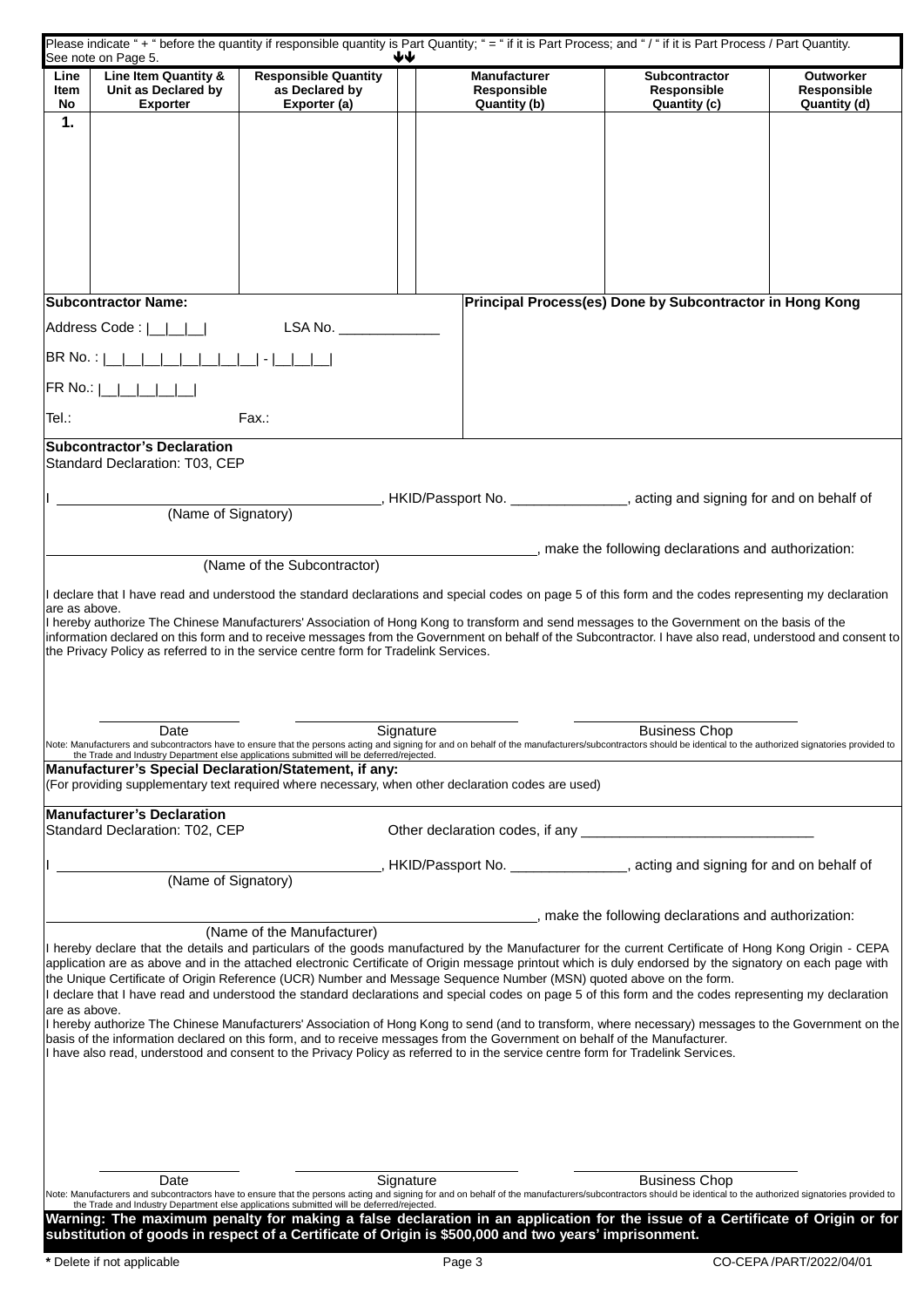| $\overline{\mathsf{IC}}$                                      | FOR SUBCONTRACTOR USE ONLY                                                               | (Manufacturer is using electronic, MD printout must be submitted when using this section)                                                                                                                                                                                                                                                                                                                            |
|---------------------------------------------------------------|------------------------------------------------------------------------------------------|----------------------------------------------------------------------------------------------------------------------------------------------------------------------------------------------------------------------------------------------------------------------------------------------------------------------------------------------------------------------------------------------------------------------|
| <b>Subcontractor Name:</b>                                    |                                                                                          |                                                                                                                                                                                                                                                                                                                                                                                                                      |
|                                                               |                                                                                          |                                                                                                                                                                                                                                                                                                                                                                                                                      |
| Address Code:                                                 | FR No.:                                                                                  | LSA No.: and the state of the state of the state of the state of the state of the state of the state of the state of the state of the state of the state of the state of the state of the state of the state of the state of t                                                                                                                                                                                       |
|                                                               |                                                                                          | UCR No.: $ $                                                                                                                                                                                                                                                                                                                                                                                                         |
| Tel. :                                                        | Fax.:                                                                                    | Print Date on Submitted Printout :<br><b>MM</b><br>DD<br><b>YYYY</b>                                                                                                                                                                                                                                                                                                                                                 |
|                                                               |                                                                                          | Warning: The maximum penalty for making a false declaration in an application for the issue of a Certificate of Origin or for<br>substitution of goods in respect of a Certificate of Origin is \$500,000 and two years' imprisonment.                                                                                                                                                                               |
|                                                               |                                                                                          |                                                                                                                                                                                                                                                                                                                                                                                                                      |
| Subcontractor's Declaration<br>Standard Declaration: T03, CEP |                                                                                          |                                                                                                                                                                                                                                                                                                                                                                                                                      |
|                                                               |                                                                                          | HKID/Passport No. ________________, acting and signing for and on behalf of                                                                                                                                                                                                                                                                                                                                          |
|                                                               | (Name of Signatory)                                                                      |                                                                                                                                                                                                                                                                                                                                                                                                                      |
|                                                               |                                                                                          | __, make the following declarations and authorization:                                                                                                                                                                                                                                                                                                                                                               |
|                                                               | (Name of the Subcontractor)                                                              |                                                                                                                                                                                                                                                                                                                                                                                                                      |
|                                                               | Reference (UCR) Number and Message Sequence Number (MSN) quoted above on this form.      | I hereby declare that the details for the current Certificate of Hong Kong Origin - CEPA application are as in the attached electronic<br>Certificate of Origin message printout which is duly endorsed by the signatory on each page with the Unique Certificate of Origin<br>I declare that I have read and understood the standard declarations and special codes below and the codes representing my declaration |
| lis as above.                                                 |                                                                                          |                                                                                                                                                                                                                                                                                                                                                                                                                      |
|                                                               |                                                                                          | I hereby authorize The Chinese Manufacturers' Association of Hong Kong to transform and send messages to the Government on the basis                                                                                                                                                                                                                                                                                 |
|                                                               |                                                                                          | of the information declared on this form and to receive messages from the Government on behalf of the Subcontractor.<br>I have also read, understood and consent to the Privacy Policy as referred to in the service centre form for Tradelink Services.                                                                                                                                                             |
|                                                               |                                                                                          |                                                                                                                                                                                                                                                                                                                                                                                                                      |
|                                                               |                                                                                          |                                                                                                                                                                                                                                                                                                                                                                                                                      |
|                                                               |                                                                                          |                                                                                                                                                                                                                                                                                                                                                                                                                      |
|                                                               |                                                                                          |                                                                                                                                                                                                                                                                                                                                                                                                                      |
|                                                               |                                                                                          |                                                                                                                                                                                                                                                                                                                                                                                                                      |
| Date                                                          | Signature                                                                                | <b>Business Chop</b><br>Note: Manufacturers and subcontractors have to ensure that the persons acting and signing for and on behalf of the manufacturers/subcontractors should be identical to the authorized signatories provided to                                                                                                                                                                                |
|                                                               | the Trade and Industry Department else applications submitted will be deferred/rejected. |                                                                                                                                                                                                                                                                                                                                                                                                                      |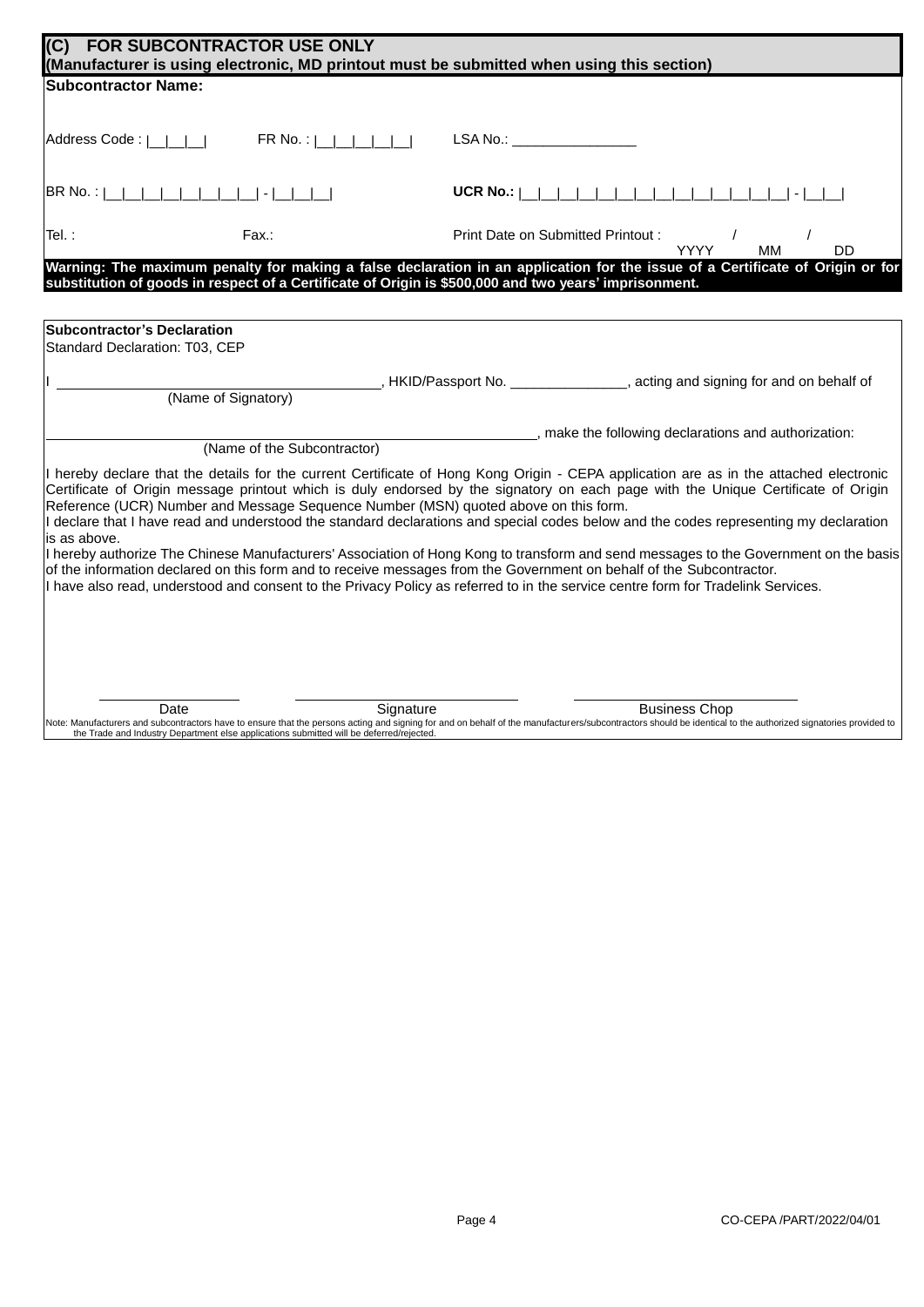# **STANDARD DECLARATION CODE LIST**

|                        | Code To be made by                        | Description                                                                                                                                                                                                                                                                                                                                                                                                                                                                                                                                                                                                                                                                                                                                                                                                                                                                                                                                                                                                                                                                                                                                                                                                                                                                                                                         |
|------------------------|-------------------------------------------|-------------------------------------------------------------------------------------------------------------------------------------------------------------------------------------------------------------------------------------------------------------------------------------------------------------------------------------------------------------------------------------------------------------------------------------------------------------------------------------------------------------------------------------------------------------------------------------------------------------------------------------------------------------------------------------------------------------------------------------------------------------------------------------------------------------------------------------------------------------------------------------------------------------------------------------------------------------------------------------------------------------------------------------------------------------------------------------------------------------------------------------------------------------------------------------------------------------------------------------------------------------------------------------------------------------------------------------|
| T04<br>T <sub>02</sub> | Exporter<br>Manufacturer                  | I hereby declare that (1) I am duly authorized by the exporter to make this declaration on its behalf; (2) all the<br>information given herein has been checked by me on behalf of the exporter and is true; (3) the merchandise described<br>in this application consists exclusively of the goods manufactured / processed / produced by the manufacturer /<br>processor / producer / subcontractor described in the application and will be exported by the exporter in the manner<br>described in this application; and (4) the exporter has not applied to any other Certificate Issuing Organization for a<br>Certificate of Origin in respect of the consignment described in this application. The exporter also authorizes the<br>Director-General of Trade and Industry or the Government Approved Certification Organization with which this<br>application is filed to disclose all or any of the information provided herein to any third parties in Hong Kong or<br>elsewhere including the Mainland General Administration of Customs in connection with customs clearance and<br>processing of tariff under the Closer Economic Partnership Arrangement (CEPA).<br>I hereby declare that (1) I am duly authorized by the manufacturer to make this declaration on its behalf; (2) all the                           |
| M22                    | Manufacturer                              | information given herein has been checked by me on behalf of the manufacturer and is true; (3) the goods which are<br>fully and accurately described in this manufacturer declaration have been manufactured / processed / produced in the<br>manufacturer's / subcontractor's premises or place in Hong Kong registered with Trade and Industry Department; (4)<br>the principal processes done by the manufacturer / subcontractor declared in this manufacturer declaration have been<br>carried out in the manufacturer's / subcontractor's premises or place in Hong Kong registered with Trade and Industry<br>Department as represented by its / their address code(s) described in this declaration; and (5) the goods will be<br>located in the address of goods available for inspection as described in this declaration for not less than 2 clear<br>working days from the date of this manufacturer declaration. The manufacturer also authorizes the Director-General of<br>Trade and Industry or the Government Approved Certification Organization with which this application is filed to<br>disclose all or any of the information provided herein to any third parties in Hong Kong or elsewhere.<br>declare that the goods described in this manufacturer declaration have fulfilled the regional value content |
|                        |                                           | requirement under CEPA and the Agreement on Trade in Goods; and that product development costs are included in<br>the regional value content.                                                                                                                                                                                                                                                                                                                                                                                                                                                                                                                                                                                                                                                                                                                                                                                                                                                                                                                                                                                                                                                                                                                                                                                       |
| M23                    | Manufacturer                              | I declare that the goods described in this manufacturer declaration have fulfilled the regional value content<br>requirement under CEPA and the Agreement on Trade in Goods; and that the value of Goods and/or Materials<br>originating in the Mainland is included in the regional value content.                                                                                                                                                                                                                                                                                                                                                                                                                                                                                                                                                                                                                                                                                                                                                                                                                                                                                                                                                                                                                                 |
| T03                    | Subcontractor                             | I hereby declare that (1) I am duly authorized by the subcontractor to make this declaration on its behalf; (2) all the<br>information given herein has been checked by me on behalf of the subcontractor and is true; and (3) the subcontractor<br>has carried out the principal process(es) done by the subcontractor declared in this manufacturer declaration in its<br>factory in Hong Kong registered with Trade and Industry Department as represented by its address code described in<br>this declaration. The subcontractor also authorizes the Director-General of Trade and Industry or the Government<br>Approved Certification Organization with which this application is filed to disclose all or any of the information provided<br>herein to any third parties in Hong Kong or elsewhere.                                                                                                                                                                                                                                                                                                                                                                                                                                                                                                                         |
| <b>CEP</b>             | Exporter, Manufacturer &<br>Subcontractor | I declare that the goods described in this application comply with the origin requirements specified for those goods in<br>the Closer Economic Partnership Arrangement (CEPA) and the Agreement on Trade in Goods.                                                                                                                                                                                                                                                                                                                                                                                                                                                                                                                                                                                                                                                                                                                                                                                                                                                                                                                                                                                                                                                                                                                  |

# **EXPORTER'S SPECIAL REQUEST CODES**<br> **Code Description**<br>
For Request for an additional copy of the certificate.<br>
For Explanatory letter for expeditious application<br>
For Explanatory letter (others)<br>
Request for endorsement o **Code Description Code Description** 501 Request for an additional copy of the certificate. 206 Explanatory letter for expeditious application 503 Request for endorsement on supporting documents such as 207 Explanatory letter (others) commercial invoice 208 Copy of buyer's order<br>209 Copy of buyer's order<br>209 Copy of production or 209 Copy of production order and records<br>210 Copy of buyer's shipment instructions **EXPEDITIOUS PROCESSING REQUEST REASON CODES** 210 Copy of buyer's shipment instructions<br>
211 Copy of relevant documents from overseas customs **Code Description** 211 Copy of relevant documents from overseas customs 101 To meet unexpected change of tight shipment schedule 212 Copy of Letter of Credit (L/C) 102 To meet unexpected change of tight shipment schedule<br>
102 To meet urgent request of the overseas buyer for advanced 213 Copy of invoice<br>
102 To meet urgent request of the overseas buyer for advanced 213 Copy of invoice 216 Relevant copy of Certificate of Origin<br>219 Copy of authorisation letter from regis 103 To send samples urgently required by overseas buyers 219 Copy of authorisation letter from registered brand name/trademark<br>104 To facilitate clearance of consignments held up by overseas bolder Copy of authorisation le To send samples urgently required by overseas buyers To facilitate clearance of consignments held up by overseas customs 220 220 Copy of authorisation letter from copyright holder<br>HD3 Others 105 Application being deferred for one or more times **HD3** Others<br>106 Deferred for amendment after production / consignment **NOTE:** check by C&ED. Part Process, (a) = (b) = (c) = (d), value of the indicator should be '=' 110 To meet the terms of Letter of Credit (L/C) Part Quantity, (a) = (b) + (c) + (d), value of the indicator should be '+'<br>HD3 Others when (b) + (c) + (d) do not add up or each is not equivalent to (a), value of the indicator should be '/'

# **RULES OF ORIGIN CRITERION**

# **Code Description(For goods fulfilling the regional value content criterion)**<br>RVC-RU **Regional Value Content - Build-up Method**

- Regional Value Content Build-up Method
- RVC-BD Regional Value Content Build-down Method